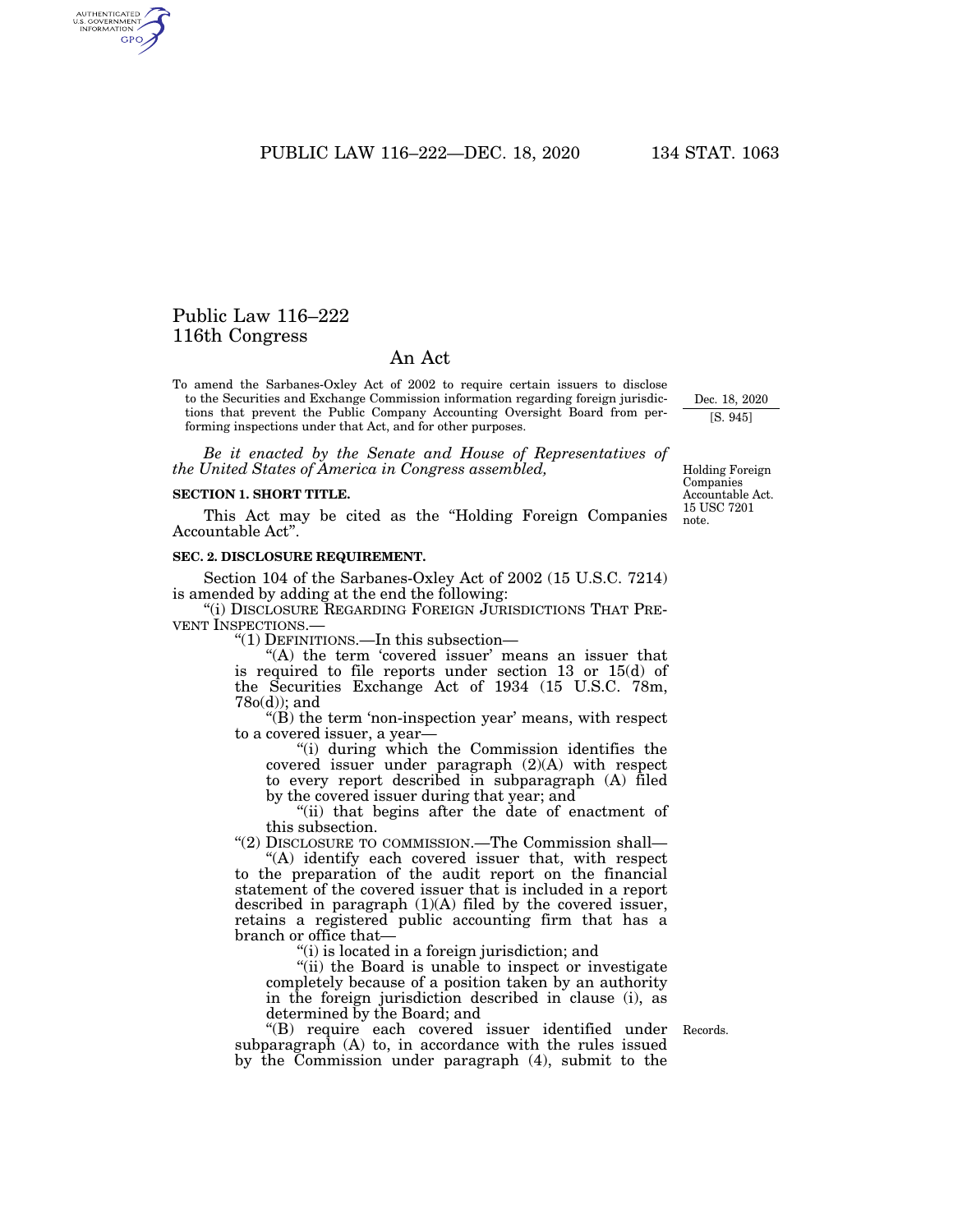Commission documentation that establishes that the covered issuer is not owned or controlled by a governmental entity in the foreign jurisdiction described in subparagraph

(A)(i).<br>"(3) Trading prohibition after 3 years of non-inspec-

TIONS.— $\left( \text{A} \right)$  IN GENERAL.—If the Commission determines that a covered issuer has 3 consecutive non-inspection years, the Commission shall prohibit the securities of the covered issuer from being traded—

''(i) on a national securities exchange; or

''(ii) through any other method that is within the jurisdiction of the Commission to regulate, including through the method of trading that is commonly referred to as the 'over-the-counter' trading of securities.

''(B) REMOVAL OF INITIAL PROHIBITION.—If, after the Commission imposes a prohibition on a covered issuer under subparagraph (A), the covered issuer certifies to the Commission that the covered issuer has retained a registered public accounting firm that the Board has inspected under this section to the satisfaction of the Commission, the Commission shall end that prohibition.

''(C) RECURRENCE OF NON-INSPECTION YEARS.—If, after the Commission ends a prohibition under subparagraph (B) or (D) with respect to a covered issuer, the Commission determines that the covered issuer has a non-inspection year, the Commission shall prohibit the securities of the covered issuer from being traded—

''(i) on a national securities exchange; or

"(ii) through any other method that is within the jurisdiction of the Commission to regulate, including through the method of trading that is commonly referred to as the 'over-the-counter' trading of securities.

''(D) REMOVAL OF SUBSEQUENT PROHIBITION.—If, after the end of the 5-year period beginning on the date on which the Commission imposes a prohibition on a covered issuer under subparagraph (C), the covered issuer certifies to the Commission that the covered issuer will retain a registered public accounting firm that the Board is able to inspect under this section, the Commission shall end that prohibition.

"(4) RULES.—Not later than 90 days after the date of enactment of this subsection, the Commission shall issue rules that establish the manner and form in which a covered issuer shall make a submission required under paragraph  $(2)(B)$ .".

#### **SEC. 3. ADDITIONAL DISCLOSURE.**

(a) DEFINITIONS.—In this section—

(1) the term ''audit report'' has the meaning given the term in section 2(a) of the Sarbanes-Oxley Act of 2002 (15 U.S.C. 7201(a));

(2) the term ''Commission'' means the Securities and Exchange Commission;

 $(3)$  the term "covered form"—

(A) means—

Determinations. Certifications.

Time period.

Deadline.

15 USC 7214a.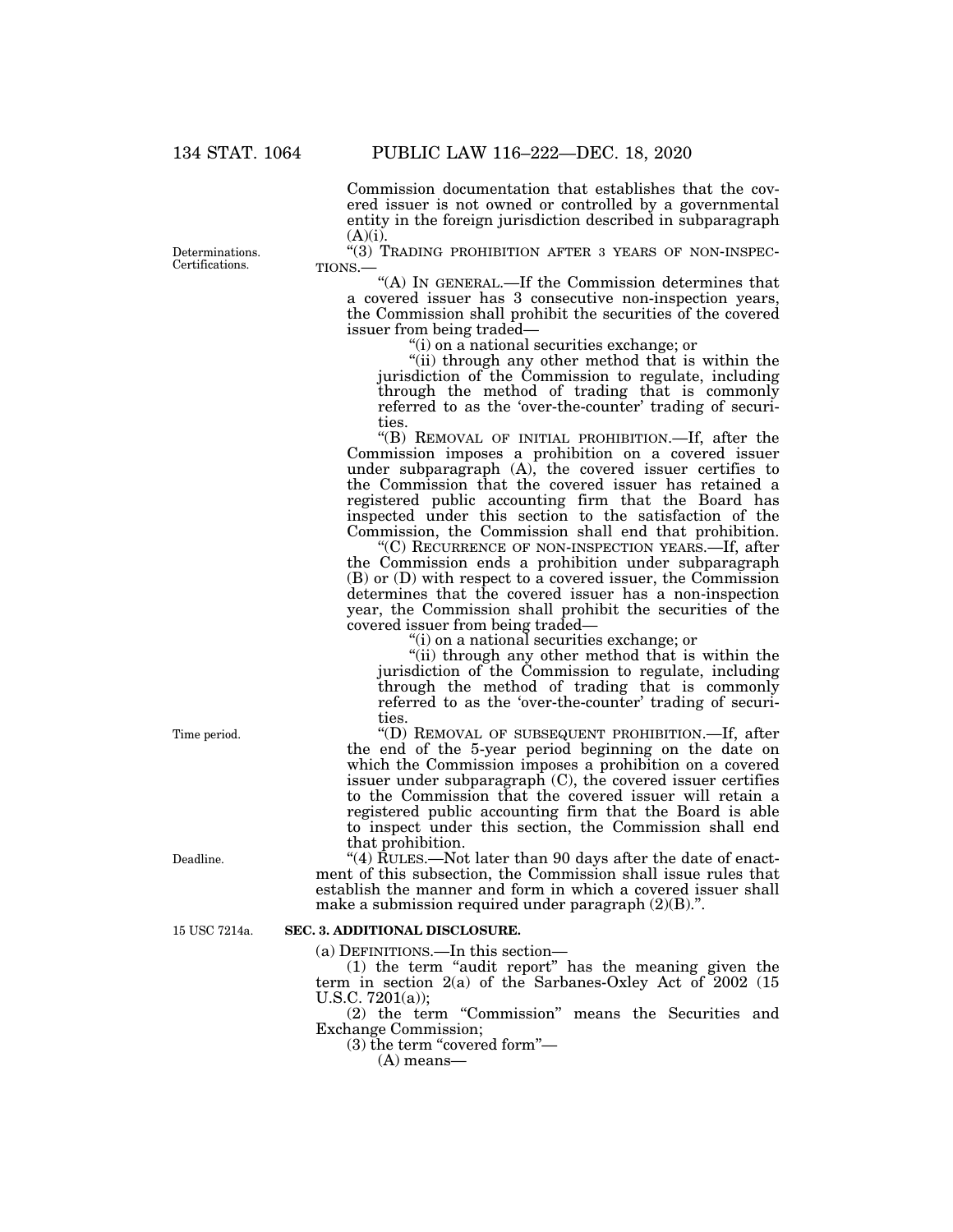(i) the form described in section 249.310 of title 17, Code of Federal Regulations, or any successor regulation; and

(ii) the form described in section 249.220f of title 17, Code of Federal Regulations, or any successor regulation; and

(B) includes a form that—

(i) is the equivalent of, or substantially similar to, the form described in clause (i) or (ii) of subparagraph (A); and

(ii) a foreign issuer files with the Commission under the Securities Exchange Act of 1934 (15 U.S.C. 78a et seq.) or rules issued under that Act;

(4) the terms ''covered issuer'' and ''non-inspection year'' have the meanings given the terms in subsection  $(i)(1)$  of section 104 of the Sarbanes-Oxley Act of 2002 (15 U.S.C. 7214), as added by section 2 of this Act; and

(5) the term ''foreign issuer'' has the meaning given the term in section 240.3b–4 of title 17, Code of Federal Regulations, or any successor regulation.

(b) REQUIREMENT.—Each covered issuer that is a foreign issuer and for which, during a non-inspection year with respect to the covered issuer, a registered public accounting firm described in subsection  $(i)(2)(A)$  of section 104 of the Sarbanes-Oxley Act of 2002 (15 U.S.C. 7214), as added by section 2 of this Act, has prepared an audit report shall disclose in each covered form filed by that issuer that covers such a non-inspection year—

(1) that, during the period covered by the covered form, such a registered public accounting firm has prepared an audit report for the issuer;

(2) the percentage of the shares of the issuer owned by governmental entities in the foreign jurisdiction in which the issuer is incorporated or otherwise organized;

(3) whether governmental entities in the applicable foreign jurisdiction with respect to that registered public accounting firm have a controlling financial interest with respect to the issuer;

(4) the name of each official of the Chinese Communist Party who is a member of the board of directors of—

(A) the issuer; or

(B) the operating entity with respect to the issuer; and

(5) whether the articles of incorporation of the issuer (or equivalent organizing document) contains any charter of the